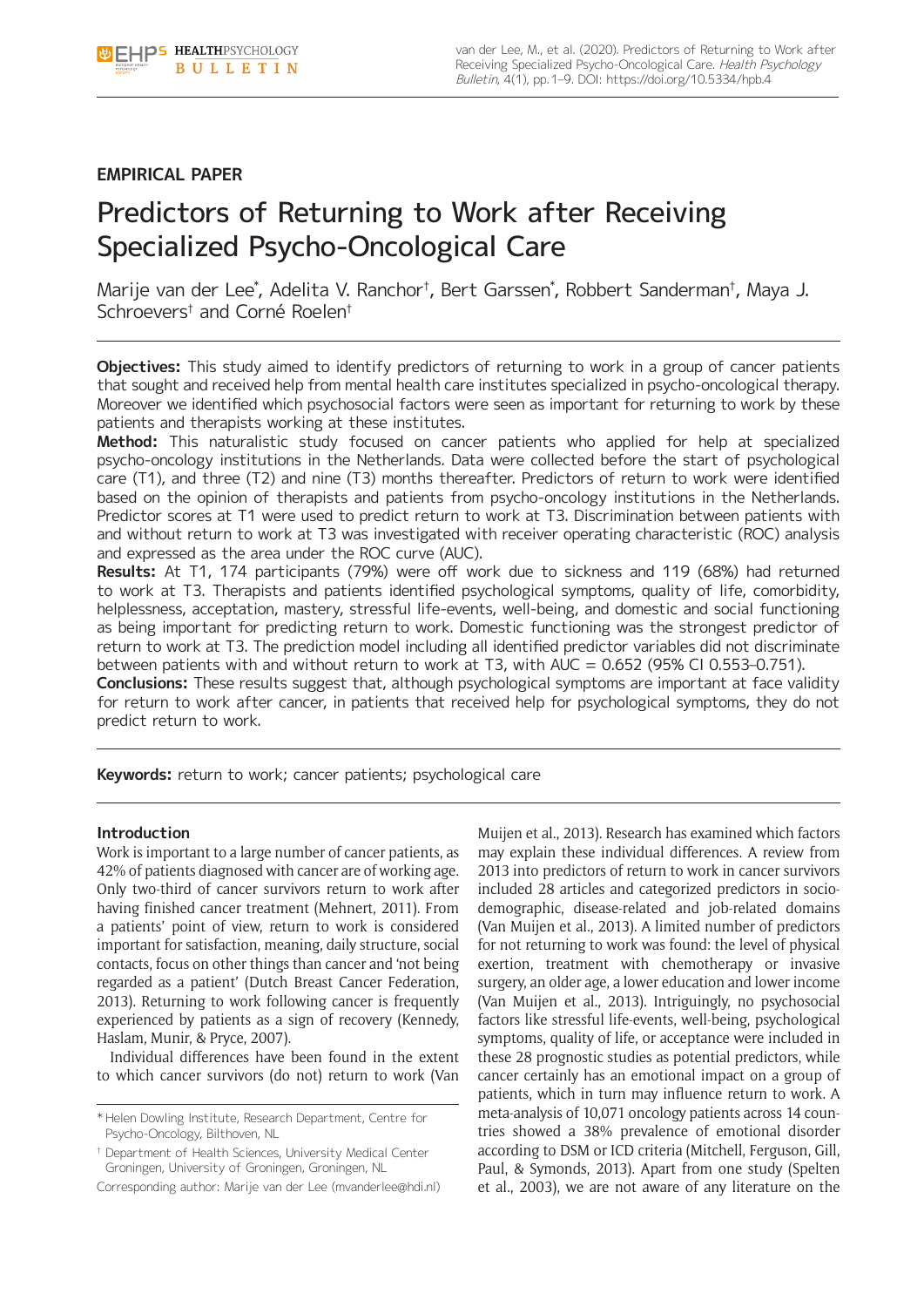prognostic value of anxiety and depression for the return to work in cancer patients.

Several models are known that aim to integrate different predictors of return to work in order to understand the concept of return to work after cancer (de Boer, Frings-dresen, & Feuerstein, 2016; Feuerstein et al., 2010; Mehnert, de Boer, & Feuerstein, 2013). Feuerstein et al. (Feuerstein et al., 2010) proposed a 'cancer and work' model to conceptualize barriers for return to work, which considered both clinical and workplace application. The first category in this model is health and well-being, the second major category is the presence and severity of symptoms such as fatigue, depression and anxiety, followed by levels of daily functioning as the third major category in the model. They reviewed the literature and concluded that prospective studies are limited and there is a clear need for such studies in this area. Since there is little knowledge about which factors in the first, second and third category are most important for returning to work, we decided to start with a Delphi study. We obtained consensus information from a group of cancer patients with psychological symptoms and a group of therapists experienced in working with cancer patients ("the Delphi sample"). We asked them which factors they thought to be important predictors of return to work.

The predictors as elicited during the Delphi study will subsequently be used in a quantitative study, with the aim to examine a prediction model of return to work. We used data from a subsample of cancer patients from a previous study on the evaluation of the psychological care at specialized psycho-oncology centres (POC) in the Netherlands (Garssen et al., 2016) ("the evaluation sample"). Factors that were important for returning to work as reported by therapists and patients (i.e. the Delphi sample) were included in a multivariate prediction model for return to work after psychological treatment in the evaluation sample.

# **Methods**

# **Study population**

# Evaluation sample

The POC evaluation study was a naturalistic study with consecutive sampling from all seven specialized psychooncology institutions in the Netherlands. Cancer patients that applied for psychological care on referral of their doctor between September 2008 and March 2010 were asked informed consent. For more details on participant recruitment procedure, see Garssen et al. (Garssen et al., 2016). Participants who consented to participate filled in questionnaires at intake  $(T1, N = 384)$ , after 3 months (T2,  $N = 167$ ) and 9 months (T3,  $N = 146$ ). Eligible participants were: (1) diagnosed with cancer (any type) and seeking psycho-oncological help, (2) able to complete questionnaires in Dutch. In addition, for the current study they had to be (3) employed in paid work, and (4) sick-listed at the start of psycho-oncological therapy. Concerning ethical approval, in the Netherlands, studies evaluating institutional services are not subject to the Medical Research involving Human Subjects Act and, therefore, approval from a Medical Ethics Committee was not required. The POC evaluation study was approved by the institutional boards of all seven participating POCs.

#### Delphi sample

For the Delphi study we recruited two groups by purposive sampling: a group ( $n = 21:61%$  women) of cancer patients with a mean age of 47.3 (SD = 14.7) years, and a group of therapists ( $n = 19$ ; 79% women) aged 49.7 (SD = 11.4) years. Most patients and therapists at the Helen Dowling Institute received a paper questionnaire in their mailbox, all participants from other POCs filled out the questionnaire online via e-mail. Therapists were all working at one of the involved POCs and had substantial experience with psycho-oncological treatment.

## **Expert knowledge on predictor variables**

We performed a Delphi study to obtain consensus on predictors for return to work. The Delphi process transforms personal opinions into group consensus (Hasson, Keeney, & McKenna, 2000; Sumsion, 1998). The Delphi participants scored the importance of all possible 20 variables for predicting work return at the end of treatment on a scale ranging from 0 (fully disagree) to 10 (fully agree) that were available from the evaluation sample. Variables were then selected for the prediction model if ≥75% of the participants rated the variable with a score ≥7 (Norder et al., 2012). This model was tested on data from the previous POC evaluation study, i.e. the evaluation sample ( $n = 384$ ) (de Boer et al., 2016; Hasson et al., 2000; Norder et al., 2012).

# **Full disclosure**

The POC evaluation study was used as described in Garssen et al. (Garssen et al., 2016). The dataset and questionnaires were added to this manuscript separately to provide full disclosure of used resources.

#### **Measures**

# Demographic and medical characteristics assessed in the evaluation sample

Demographic characteristics (age, gender, education, children at home, work hours/week, disability or employment benefits) and medical characteristics (date of cancer diagnosis, cancer site, cancer stage (metastatic no, yes), cancer treatment, health care utilization, and comorbidity) were measured at intake (T1). Health care utilization was assessed by questions on visits to general practitioners, use of medication in the past four weeks, and treatment by therapists (Trimbos and iMTA questionnaire on Costs associated with Psychiatric illness). Comorbid disease was investigated with an item asking for disorders other than cancer.

Psychosocial factors assessed in the evaluation sample

- Illness cognitions were measured with the Illness Cognitions Questionnaire, which contains subscales on helplessness, acceptance, and finding benefits in disease. Each subscale has 6 items and a score range of 6–24 (Evers et al., 2001).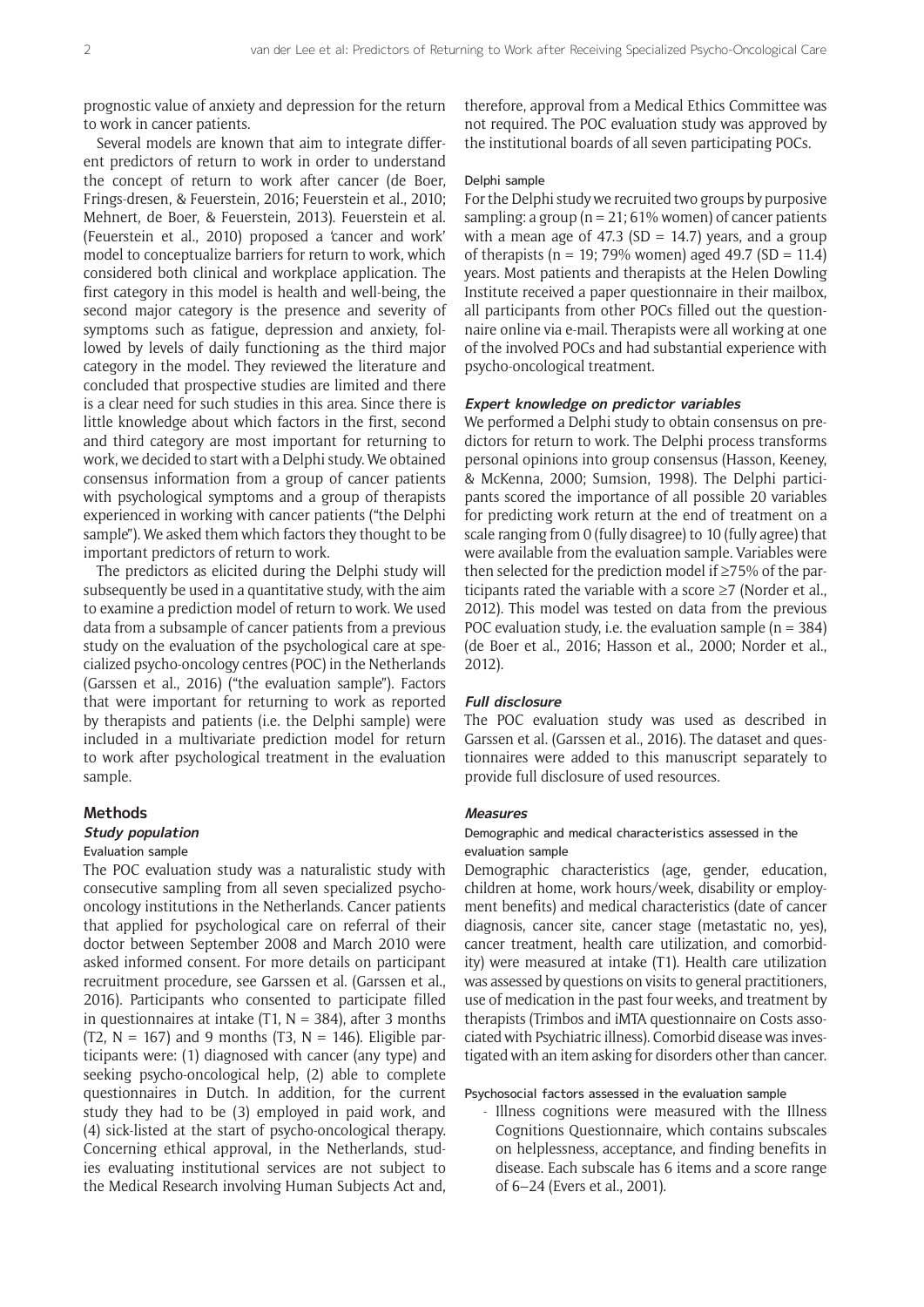- Mental health history was assessed by questions on previous psychological treatment (no, yes) and previous depressive episodes (no, yes).
- Fatigue was measured with the 8-item fatigue severity subscale of the Checklist Individual Strength (CIS) with a score range of 8–56. High scores reflect more severe fatigue (Beurskens et al., 2000).
- Anxiety was measured with the 6-item State–Trait Anxiety Inventory with a score range of 6–24 and higher scores reflecting more anxiety (Millar, Purushotham, McLatchie, George, & Murray, 2005).
- Depression was measured with the 16-item Center for Epidemiological Studies – Depression (CES-D) scale with a score range of 16–64 and higher scores reflecting a more depressed mood (Schroevers, Sanderman, van Sonderen, & Ranchor, 2000).
- Well-being was investigated with the 12-item 'Joy of Living' subscale of the Health and Disease Inventories (HDI). The subscale has a score range of 12–72 and higher scores reflected higher levels of well-being (de Bruin, van Dijk, & Duivenvoorden, 1996).
- Quality of life was measured with a single item asking how respondents would rate the quality of their life in the past four weeks on a scale ranging from 0 (very poor) to 10 (very good).
- Domestic and social functioning were investigated with the Groningen Social Behaviour Questionnaire (van der Lubbe, 1995). Domestic functioning was measured with 4 items (e.g., 'I could not do domestic tasks as usual') on a five-point Likert-type scale, range 4–20. Social functioning was measured with 8 items (e.g., 'I have contacted my friends less than usual') on a five-point Likert-type scale, amounting to a score between 8 and 40. Responses were recoded so that higher scores reflected better functioning.
- Finally, perceived control over situations and problems was measured with the 7-item Mastery scale, which has a score range of 7–35; higher scores reflect higher levels of experienced mastery (Pearlin & Schooler, 1978).

# **Prediction model**

After selection by the Delphi participants, predictor variables were included in a multivariate logistic regression model with return to work nine months after treatment (no = 0, yes = 1) as outcome variable. The logistic regression equation was then applied to predict the probability of return to work for each patient. The predicted probabilities were compared to the observed probability of return to work by using the Hosmer-Lemeshow (H-L) goodness of fit test (Steyerberg, 2009; Steyerberg et al., 2010). A non-significant ( $p > .05$ ) H-L test result means that predicted probabilities do not deviate significantly from the observed probabilities. Thus, a non-significant H-L test result indicates that the prediction model adequately predicts return to work after treatment.

We wanted to investigate the prediction model as a prognostic tool for return to work after treatment. For this purpose, we must know whether the prediction model discriminates between patients with and without return to work after treatment. Therefore, the probabilities predicted by the logistic regression model were included in receiver operating characteristic (ROC) analysis. ROC analysis addresses each probability as a cutoff point and estimates the proportion of patients with return to work having a predicted probability higher than the cutoff point (sensitivity) and the proportion of patients without return to work having a predicted probability lower than the cutoff point (specificity). The ROC-curve plots sensitivity (on the y-axis) against 1–specificity (on the x-axis). The area under the ROC-curve (AUC) is a measure for discrimination between patients with and without return to work after treatment (Steyerberg, 2009). An AUC 0.9–1.0 represents excellent, 0.8–0.9 good, 0.7–0.8 fair, 0.7–0.6 poor, and <0.6 failing discrimination. For example, an  $AUC = 0.75$  indicates that the prediction model will correctly discriminate between patients with without return to work in 75% of the cases.

Discrimination will be different in other samples of cancer patients, because the prediction model is based on a logistic regression equation fitted to the data of the patients in the study population. To get an idea of the prediction model's discriminative ability in other samples of cancer patients, we used bootstrapping. This data simulation technique creates bootstrap samples by randomly drawing patients from the study population. Patients are randomly drawn with replacement, and therefore some can be drawn into a bootstrap sample twice or more frequently while other patients may not be drawn. Consequently, each bootstrap sample has a different data structure (Steyerberg, 2009; Steyerberg et al., 2001, 2010). In the present study, 250 bootstrap samples were drawn to validate the prediction model's discrimination. The validated AUC represents discrimination that can be expected in other samples of cancer patients and thus increases the external validity of the study results.

#### **Software**

The prediction model was developed with IBM SPSS Statistics for Windows, version 20.0 (IBM Corp., 2012) and validated in R (R Core Team, 2017) by using Harrell's Regression Modeling Strategies (rms) package, version 3.2-0 (Harrell Jr, 2013).

#### **Results**

# **Delphi study: selection of predictor variables**

Overall differences were small between therapists and patients, though patients valued domestic and social functioning, well-being and stressful life-events more important as predictors of return to work at T3, than therapists (**Table 1**).

Using the Delphi approach, consensus (i.e. >75% of both patients and therapists rated as important >7) was reached on the importance of 12 predictor variables.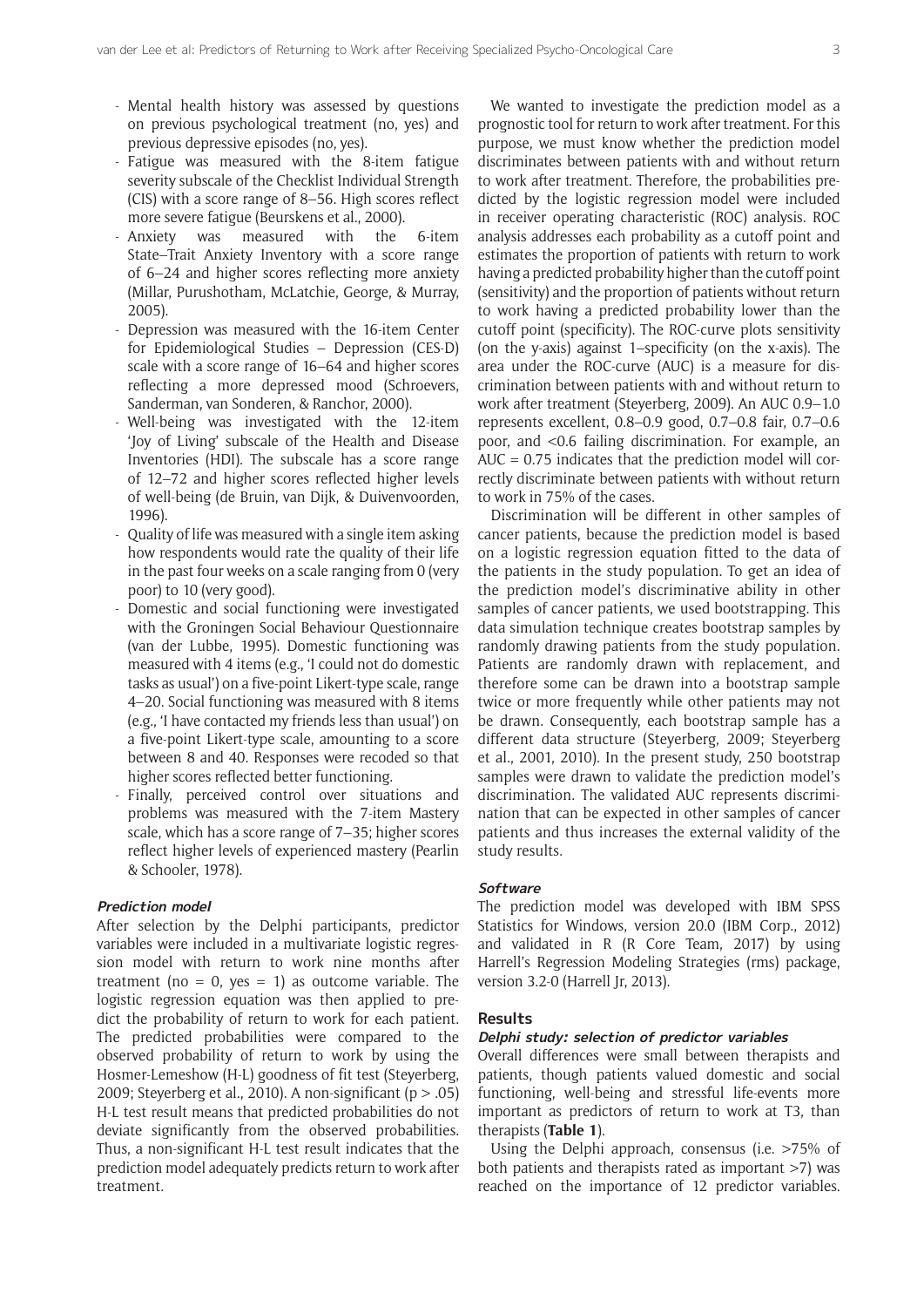**Table 1:** Delphi Study Results.

| <b>Variable</b>                   | Total ( $N = 40$ )  | Patients ( $n = 21$ ) | Therapists ( $n = 19$ ) | <b>Difference</b> |
|-----------------------------------|---------------------|-----------------------|-------------------------|-------------------|
| <b>Depressive symptoms</b>        | $9.00(8.00 - 9.00)$ | $9.00(8.00 - 9.00)$   | $8.00(8.00 - 9.25)$     | $P = 0.669$       |
| Fatigue                           | $9.00(8.00 - 9.00)$ | $9.00(8.00 - 9.00)$   | $9.00(8.00-10.00)$      | $P = 0.667$       |
| Anxiety                           | $8.00(8.00 - 9.00)$ | $9.00(8.00 - 9.00)$   | $8.00(7.75 - 9.00)$     | $P = 0.499$       |
| <b>Quality of life</b>            | $8.00(8.00 - 9.00)$ | $8.00(8.00 - 9.00)$   | $8.00(6.00 - 8.00)$     | $P = 0.168$       |
| Well-being                        | $8.00(8.00 - 9.00)$ | $9.00(8.00 - 9.00)$   | $8.00(7.00 - 9.00)$     | $P = 0.043$       |
| <b>Social functioning</b>         | $8.00(8.00 - 9.00)$ | 8.50 (8.00-9.00)      | $7.00(6.00 - 9.00)$     | $P = 0.036$       |
| Comorbidity                       | $8.00(7.00 - 9.00)$ | $8.00(7.00 - 9.00)$   | $8.00(7.00 - 9.00)$     | $P = 0.934$       |
| <b>Disease cognitions</b>         |                     |                       |                         |                   |
| helplessness                      | $8.00(7.00 - 9.00)$ | $8.00(7.00 - 9.00)$   | $8.00(7.00 - 9.00)$     | $P = 0.911$       |
| acceptation                       | $8.00(7.00-9.00)$   | $9.00(7.00 - 9.00)$   | $8.00(7.00 - 9.00)$     | $P = 0.341$       |
| <b>Mastery</b>                    | $8.00(7.00 - 9.00)$ | $8.00(7.00 - 9.00)$   | $9.00(8.00 - 9.00)$     | $P = 0.500$       |
| <b>Stressful life-events</b>      | $8.00(7.00 - 9.00)$ | $8.00(8.00 - 9.00)$   | $8.00(7.00 - 8.00)$     | $P = 0.042$       |
| <b>Domestic functioning</b>       | $8.00(7.00 - 9.00)$ | $8.00(8.00 - 9.00)$   | $7.00(6.00 - 8.00)$     | $P = 0.023$       |
| Attitude spouse                   |                     |                       |                         |                   |
| motivating                        | $7.00(6.00 - 8.00)$ | $8.00(3.50 - 8.50)$   | $7.00(6.00 - 8.00)$     | $P = 0.510$       |
| protective                        | $7.00(6.00 - 8.00)$ | $8.00(5.00 - 8.00)$   | $7.00(6.00 - 8.00)$     | $P = 0.537$       |
| Use of medication                 |                     |                       |                         |                   |
| analgesics                        | $7.00(6.00 - 8.00)$ | $7.00(6.00 - 8.00)$   | $6.00(5.00 - 8.00)$     | $P = 0.375$       |
| tranquilizers                     | $7.00(5.75 - 8.00)$ | $7.00(4.25 - 8.00)$   | $7.00(6.00 - 8.00)$     | $P = 0.806$       |
| sedatives                         | $7.00(5.75 - 8.00)$ | $7.00(5.25 - 8.75)$   | $7.00(5.75 - 8.00)$     | $P = 0.613$       |
| antidepressants                   | $6.50(4.00 - 8.00)$ | $7.00(3.25 - 8.00)$   | $6.00(4.75 - 8.25)$     | $P = 0.740$       |
| Age                               | $7.00(5.00 - 8.00)$ | $7.00(5.50 - 9.00)$   | $5.00(4.00 - 8.00)$     | $P = 0.101$       |
| Children at home                  | $6.50(4.25 - 7.75)$ | $7.00(5.00 - 8.50)$   | $6.00(3.00 - 7.00)$     | $P = 0.052$       |
| Therapeutic sessions              |                     |                       |                         |                   |
| number                            | $6.00(5.00 - 8.00)$ | $7.00(5.00 - 8.00)$   | $6.00(5.00 - 7.00)$     | $P = 0.210$       |
| frequency                         | $6.00(5.00 - 8.00)$ | $7.00(4.00 - 8.00)$   | $5.00(5.00 - 6.00)$     | $P = 0.134$       |
| type (individual or group)        | $6.00(2.50 - 8.00)$ | $7.00(2.00 - 8.00)$   | $5.50(2.75 - 7.00)$     | $P = 0.558$       |
| Time since diagnosis              | $6.00(4.00 - 8.00)$ | $6.00(4.00 - 8.00)$   | $6.00(4.00 - 8.00)$     | $P = 0.773$       |
| Previous psychological treatments | $6.00(4.25 - 7.00)$ | $7.00(4.00 - 8.00)$   | $5.00(5.00 - 7.00)$     | $P = 0.245$       |
| Education                         | $6.00(2.00 - 8.00)$ | $7.00(2.50 - 8.00)$   | $5.00(2.00 - 7.00)$     | $P = 0.293$       |
| Treatment by other therapists     | 5.00 (2.00–7.00)    | $6.00(2.00 - 7.00)$   | $5.00(3.00 - 7.00)$     | $P = 0.966$       |

*Note*: The table shows median (25th percentile–75th percentile) scores for potential predictors of sickness absence nine months after intake and the difference in opinion between patients and therapists (Mann-Whitney U-test); bold font indicates group consensus, which is achieved when >75% of both groups, patients and therapists, rated the variable as important >7). In the final column p-values are reported on the difference between therapist and patient scores.

Earlier analyses showed considerable co-occurrence of depression, anxiety and fatigue in this group of patients (Zhu et al., 2016). Therefore, these three variables were merged into one category, that is, psychological symptoms. As a result, 10 variables were selected for the prediction model: psychological symptoms, quality of life, comorbidity, helplessness, acceptance, mastery, stressful life-events, well-being, domestic functioning, and social functioning.

#### **Prediction model development**

At intake, 219 of 384 study participants were employed in a paid job, of whom 174 (79%) were sick-listed at the start of therapy. The data of these 174 participants were used to develop the model for predicting return to work at T3. At T3 119 (68%) of these patients did no longer report sickness absence from work. **Table 2** shows the characteristics of the participants (166 women and 53 men). Their mean age was  $48.7$  (SD = 8.6) years and they worked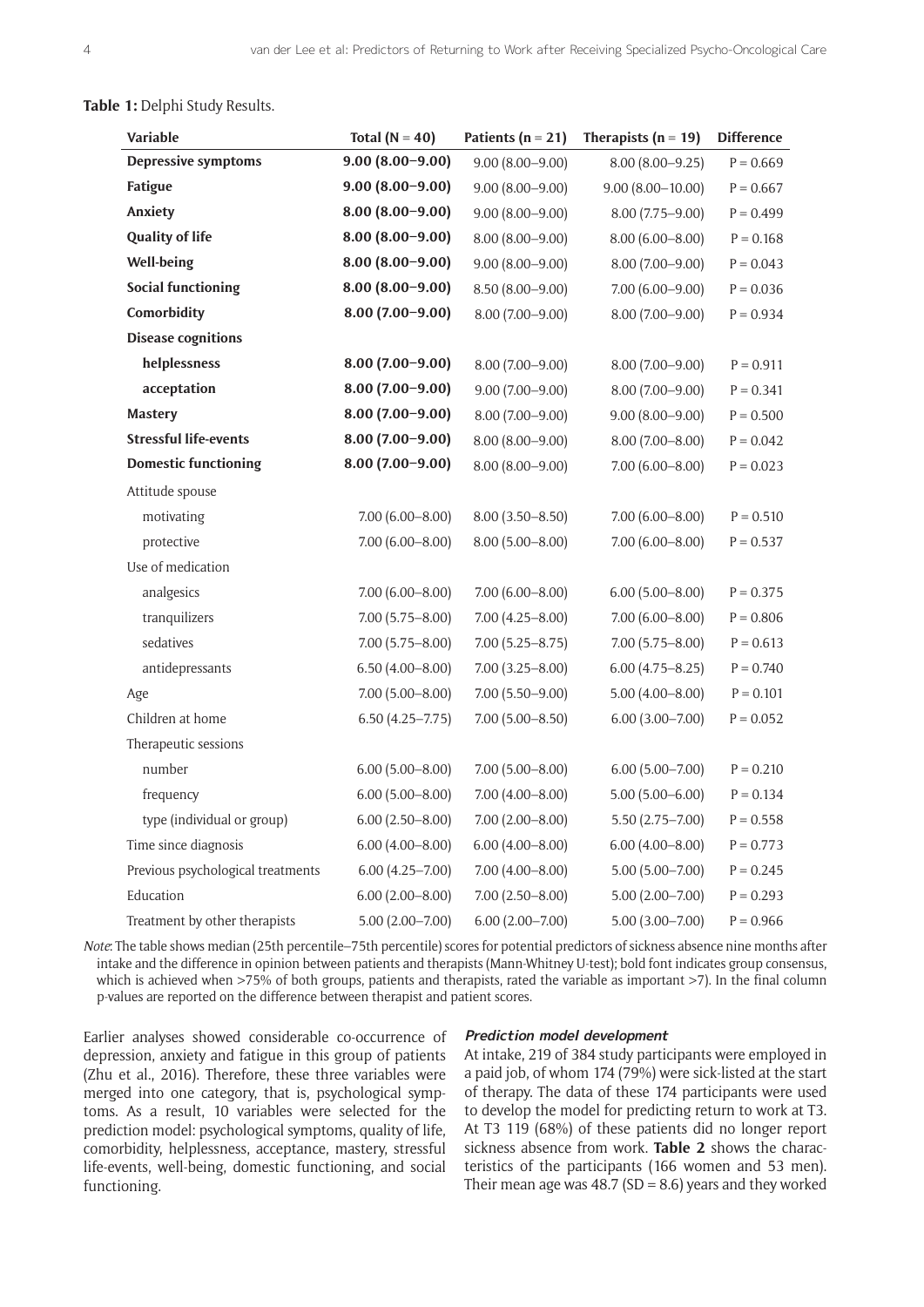#### **Table 2:** Study Population Characteristics.

|                                   | Mean (SD)   | $n$ (%)  |
|-----------------------------------|-------------|----------|
| Cancer diagnosis                  |             |          |
| breast                            |             | 109 (50) |
| leukemia/lymphoma                 |             | 24(11)   |
| gastrointestinal                  |             | 20(9)    |
| head/neck                         |             | 17(8)    |
| lung                              |             | 14(6)    |
| gynaecologic                      |             | 12(5)    |
| other                             |             | 23(11)   |
| Metastatic                        |             | 77 (36)  |
| Years since diagnosis             | 2.3(4.1)    |          |
| Years since end of treatment      | 1.0(2.6)    |          |
| Still under treatment             |             | 99 (45)  |
| Illness cognitions                |             |          |
| helpless (range 6-24)             | 12.8(4.0)   |          |
| acceptance (range 6-24)           | 13.0(3.7)   |          |
| finding benefits (range 6-24)     | 13.8(4.2)   |          |
| Use of medication                 |             |          |
| analgetics                        |             | 84 (38)  |
| tranquilizers                     |             | 35(16)   |
| sedatives                         |             | 47 (22)  |
| anitdepressants                   |             | 15(7)    |
| Previous psychologic treatment    |             |          |
| no                                |             | 126 (58) |
| yes                               |             | 93 (42)  |
| Fatigue (range 8-56)              | 35.5 (11.9) |          |
| Anxiety (range 6-24)              | 14.4(3.5)   |          |
| Depressive symptoms (range 0-48)  | 15.0(8.6)   |          |
| Well-being (range 0-10)           | 6.0(1.6)    |          |
| Mastery (range 7-35)              | 21.2(4.7)   |          |
| Domestic functioning (range 4-20) | 10.2(3.7)   |          |
| Social functioning (range 8-40)   | 20.1(7.3)   |          |
| Life-events past year             |             |          |
| 0                                 |             | 56 (26)  |
| 1                                 |             | 74 (34)  |
| $\overline{2}$                    |             | 43 (20)  |
| 3 or more                         |             | 46 (21)  |
|                                   |             |          |

*Note*: (N = 219).

on average 29.0 (SD = 9.8) hours per week. Most of them had secondary vocational (24%), higher vocational (37%), or academic education (18%). Forty-six participants reported comorbid disease, particularly pulmonary (9%), neurologic (migraine 9% epilepsy 1%), gastrointestinal (5%) and endocrine (thyroid 4%, diabetes 2%) disorders.

None of the predictor variables valued important by patients and therapists in the Delphi procedure was significantly associated with return to work (**Table 3**). The multivariate logistic regression model including the variables selected by the Delphi panel explained 10% of the variance in return to work.

# **Prediction model performance**

The H-L test p-values was 0.41, which was non-significant. This indicated that the prediction model adequately predicted the probability of return to work. The validated AUC was 0.652 (95% CI 0.553–0.751), which means that the prediction model correctly discriminated between cancer patients with and without return to work in 65.2% of the cases. Although significantly better than discrimination by chance (i.e.,  $AUC = 0.50$ ), discrimination of this magnitude is poor (**Figure 1**) and not sufficient to use the prediction model as a prognostic tool for return to work after treatment (**Figure 1**).

#### **Conclusion**

Using a Delphi approach, cancer patients who sought treatment for psychological symptoms and therapists offering psycho-oncological treatment agreed that the following factors were important for (not) returning to work: comorbidity, psychological symptoms (anxiety, depression and fatigue), well-being, quality of life, helplessness, acceptance, mastery, stressful life-events, domestic and social functioning. This is in line with the proposed Cancer and Work model in which well-being, psychological symptoms, fatigue, and functioning are considered most important for working with cancer (Feuerstein et al., 2010). Using data from a large national study in cancer patients in which psychological treatment was evaluated, results from multivariate analyses including the predictors identified by the Delphi participants showed that none of the predictors was significantly associated with return to work after nine months of receiving psychological treatment.

We found that, although patients and therapists agreed that factors like well-being, psychological symptoms, fatigue, and functioning are important for returning to work, none of the identified predictors was significantly associated with return to work after nine months. It might be that predictors for returning to work differ too much between patients, so that for one individual patient well-being may play a role, but not for the whole group of patients. This would imply that it is not feasible to make a prediction model for all patients at baseline. Another explanation may be that there was not enough variance in predictors at baseline (i.e. start of psychological treatment): the level of psychological symptoms for example was high for most patients. If we had analyzed data over a longer period of time and assuming that the level of psychological symptoms diminishes in a group of patients, this might have taught us more about the predictive value of psychological symptoms for returning to work in the longer term. However, the scope of the current study was to identify predictors of return to work among cancer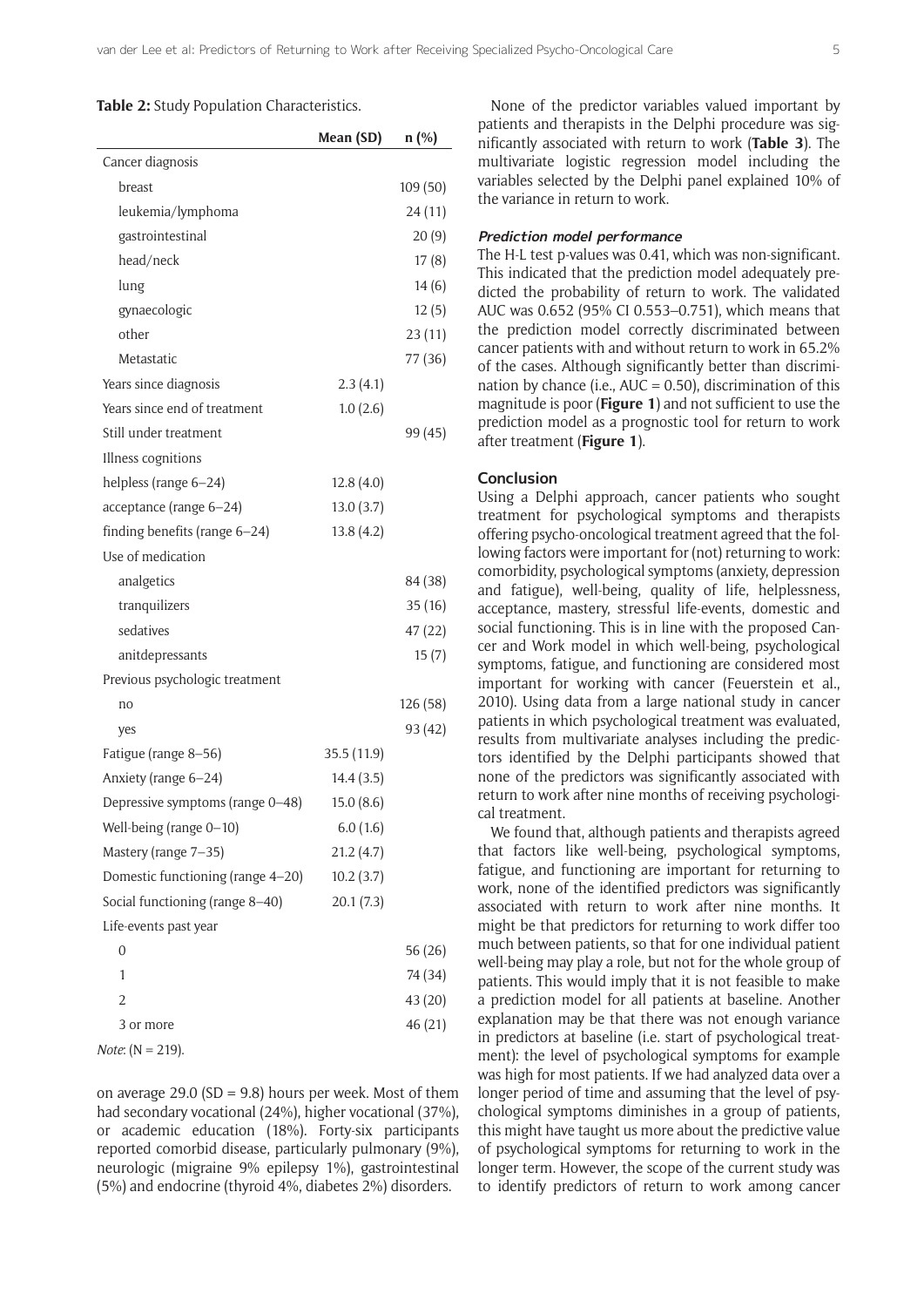#### **Table 3:** Prediction Model Development.

|                        | B (SE)          | Wald  | OR (95% CI)            | p-value     |
|------------------------|-----------------|-------|------------------------|-------------|
| Intercept              | $-4.501(2.881)$ |       |                        |             |
| Psychological symptoms | 0.008(0.018)    | 0.177 | $1.008(0.972 - 1.045)$ | $P = 0.674$ |
| Quality of life        | $-0.300(0.190)$ | 2.507 | $0.741(0.510 - 1.075)$ | $P = 0.113$ |
| Comorbidity            | 0.136(0.486)    | 0.078 | 1.145 (0.442-2.970)    | $P = 0.780$ |
| Helplessness           | 0.086(0.068)    | 1.615 | $1.090(0.954 - 1.245)$ | $P = 0.204$ |
| Acceptation            | 0.008(0.064)    | 0.014 | $1.008(0.890 - 1.141)$ | $P = 0.905$ |
| Mastery                | $-0.062(0.050)$ | 1.563 | $0.940(0.852 - 1.037)$ | $P = 0.211$ |
| Stressful life-events  | 0.149(0.127)    | 1.375 | $1.161(0.905 - 1.489)$ | $P = 0.241$ |
| Well-being             | $-0.020(0.037)$ | 0.283 | $0.981(0.913 - 1.054)$ | $P = 0.594$ |
| Domestic functioning   | $-0.109(0.058)$ | 3.463 | $0.897(0.800 - 1.005)$ | $P = 0.063$ |
| Social functioning     | $-0.024(0.034)$ | 0.509 | $0.976(0.914 - 1.043)$ | $P = 0.475$ |

*Note*: The table shows regression coefficients (B) and related standard errors (SE), Wald-statistics ([B/SE]2), odds ratios (OR) and related 95% confidence intervals (CI), and significance of associations between predictor variables and sickness absence nine months after intake.



**Figure 1:** Discrimination graph. The figure shows the receiver operating characteristic (ROC) curve. Discrimination improves with the area under the ROC curve; the diagonal indicates no discrimination above chance. the circle denotes a 49% cut-off risk with sensitivity 0.59 and specificity 0.74.

patients, based on patients' characteristics at the start of psycho-oncological therapy.

Studies have found that about 64% of cancer survivors return to work (with a wide range between 24% and 94%), and that returning to work is more difficult for patients with advanced stages and/or more intensive cancer treatment (Mehnert et al., 2013). The 68% return to work rate found in the present study is in line with these findings, even though 36% of the patients had advanced stage cancer and most patients had clinical levels of depression and/or anxiety and/or fatigue at baseline. This might indicate that the study included cancer patients who were very eager to resume work.

Quantitative studies showed that fatigue, anxiety and depressed mood often co-occur (Zhu et al., 2016), because these symptoms are causally related (Cramer, Waldorp,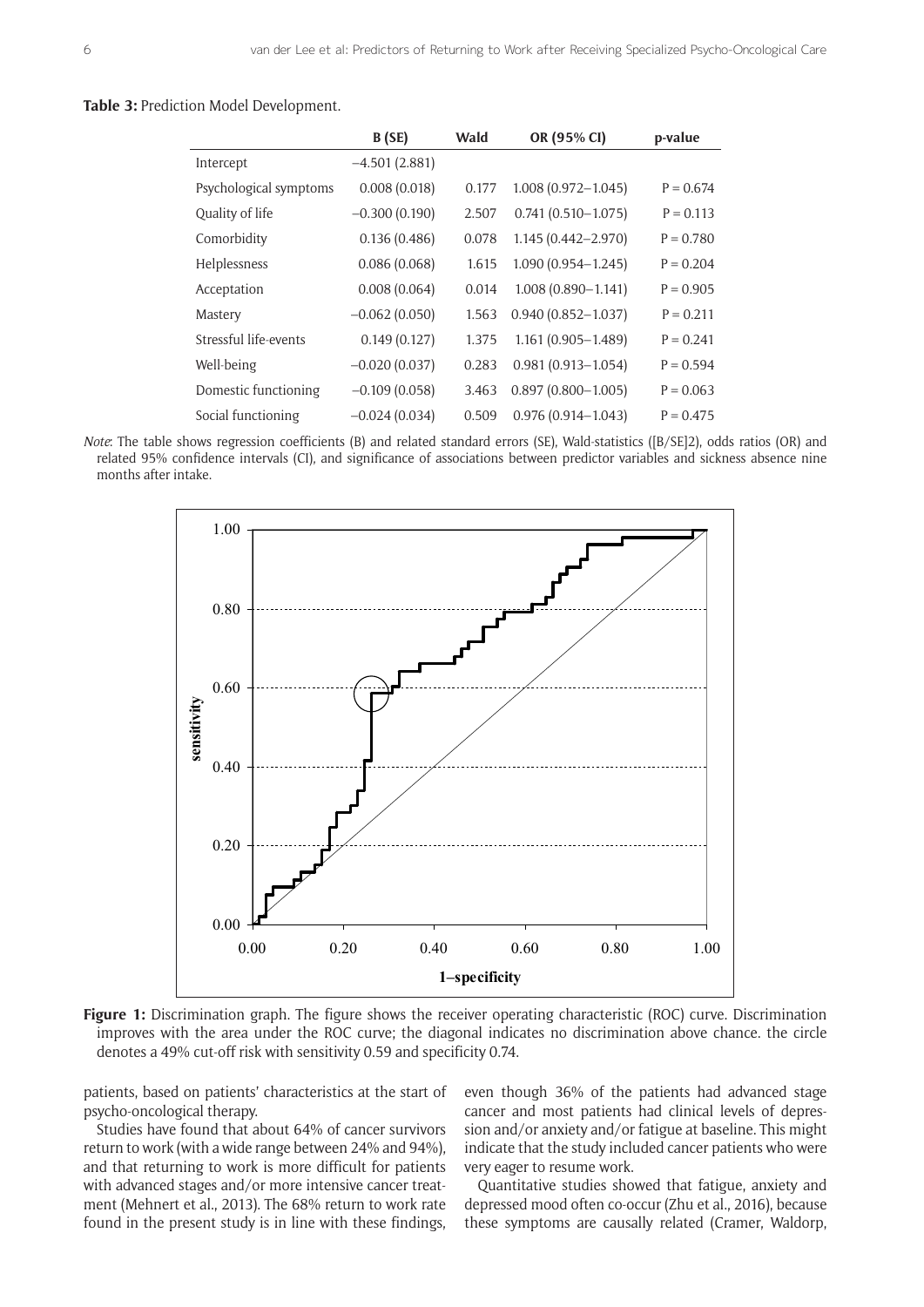van der Maas, & Borsboom, 2010). We therefore merged the scores on depression, anxiety and fatigue into one variable 'psychological symptoms', to reduce the number of predictor variables and limit the risk of statistical overfitting. It would be interesting in future studies to differentiate between these symptoms when analyzing the effects on return to work. In addition, it would be important to know whether patients acknowledge fatigue, anxiety, depression equally important as a reason not to go back to work, or that for instance fatigue is more considered to be a legitimate reason.

The strength of our study lies in the fact that we used the knowledge of experts (both cancer patients and therapists) and focused on the role of psychosocial factors in predicting return to work, which have not been studied before among cancer patients who applied for psycho-oncological treatment. Several limitations need to be considered when interpreting the findings of this study. The most important limitation of this study is that we used a small sample of cancer patients, which restricted the statistical power of the multivariate analyses. The limited power may be a reason that none of the 10 predictors in the prediction model was found to be significant. Predictions by models developed in small samples are difficult to generalize to other populations of cancer patients. Therefore, predictions were internally validated in 250 bootstrap samples (Steyerberg et al., 2001). The validated AUC presented in this study is indicative of the discrimination that can be expected when the prediction model is applied to new samples of cancer patients. Another limitation was that we assessed return to work by asking about sickness absence in the past four weeks. It is known that this is a time period that most people can reliably remember. It is possible, however, that a patient did resume work during therapy, but got sick again the month before T3. Furthermore, information on causes of sickness absence at the end of treatment was not available from the POC evaluation study Future studies should gather information on sickness absence during the whole period of treatment.

In sum, the current study showed that though patients and therapists identified multiple predictors for return to work as important, none of these predictors were significantly associated with return to work. Moreover, a prediction model which correctly discriminated between cancer patients with and without return to work, did not sufficiently discriminate in order to use the prediction model as a prognostic tool for return to work after treatment. Following patients for a longer time before and after treatment could teach us more about the predictive value of psychological symptoms for returning to work in the longer term.

## **Additional Files**

The additional files for this article can be found as follows:

- • **Analysis and output.** Output analyse Corne Roelen Marije van der Lee Return to work. DOI: [https://doi.](https://doi.org/10.5334/hpb.4.s1) [org/10.5334/hpb.4.s1](https://doi.org/10.5334/hpb.4.s1)
- · Data file delphi study. Databestand werkhervatting. DOI: <https://doi.org/10.5334/hpb.4.s2>

## **Acknowledgements**

The authors wish to thank the Ingeborg Douwes Foundation and Pink Ribbon for funding the POC evaluation study; Rosalie van Woezik for her help with revising the article; Judith Dusseldorp for her help with the Delphi Study and all patients and therapists for their cooperation.

#### **Competing Interests**

The authors have no competing interests to declare.

#### **References**

- **Beurskens, A. J. H. M. J., Bultmann, U., Kant, I. J., Vercoulen, J. H. M. M. H., Bleijenberg, G.,** & **Swaen, G. M. H.** (2000). Fatigue among working people: validity of a questionnaire measure. *Occupational Environmental Medicine*, *57*(1351–0711 (Print)), 353–357. DOI:<https://doi.org/10.1136/oem.57.5.353>
- **Cramer, A. O. J., Waldorp, L. J., van der Maas, H. L. J.,** & **Borsboom, D.** (2010). Comorbidity: a network perspective. *The Behavioral and Brain Sciences*, *33*(2–3), 137–150; discussion 150–93. DOI: [https://doi.](https://doi.org/10.1017/S0140525X09991567) [org/10.1017/S0140525X09991567](https://doi.org/10.1017/S0140525X09991567)
- **de Boer, A., Frings-dresen, M.,** & **Feuerstein, M.**  (2016). Improving Return to Work in Cancer Survivors. In *Handbook of Return to Work* (pp. 481–503). Boston, MA: Springer. DOI: [https://](https://doi.org/10.1007/978-1-4899-7627-7) [doi.org/10.1007/978-1-4899-7627-7](https://doi.org/10.1007/978-1-4899-7627-7)
- **de Bruin, E. D., van Dijk, M. V.,** & **Duivenvoorden, H. J.**  (1996). Assessing adjustment to cancer: the health and disease inventories (HDI). Lisse: Swets and Zeitlinger.
- **Dutch Breast Cancer Federation.** (2013). B-force questionnaire: "Borstkanker en werk: wat is jouw ervaring? – Deel 1." Retrieved from [https://bforce.nl/nl/](https://bforce.nl/nl/borstkanker-en-werk-wat-jouw-ervaring-deel-1) [borstkanker-en-werk-wat-jouw-ervaring-deel-1](https://bforce.nl/nl/borstkanker-en-werk-wat-jouw-ervaring-deel-1)
- **Evers, A. W. M., Kraaimaat, F. W., van Lankveld, W., Jongen, P. J. H., Jacobs, J. W. G.,** & **Bijlsma, J. W. J.** (2001). Beyond unfavorable thinking: The Illness Cognition Questionnaire for chronic diseases. *Journal of Consulting and Clinical Psychology*, *69*(6), 1026–1036. DOI: [https://doi.](https://doi.org/10.1037/0022-006X.69.6.1026) [org/10.1037/0022-006X.69.6.1026](https://doi.org/10.1037/0022-006X.69.6.1026)
- **Feuerstein, M., Todd, B. L., Moskowitz, M. C., Bruns, G. L., Stoler, M. R., Nassif, T.,** & **Yu, X.** (2010). Work in cancer survivors: a model for practice and research. *Journal of Cancer Survivorship*, *4*(4), 415–437. DOI: <https://doi.org/10.1007/s11764-010-0154-6>
- **Garssen, B., Van der Lee, M., Van der Poll, A., Ranchor, A. V., Sanderman, R.,** & **Schroevers, M. J.** (2016). Characteristics of patients in routine psychooncological care, and changes in outcome variables during and after their treatment. *Psychology and Health*, *31*(10), 1237–1254. DOI: [https://doi.org/](https://doi.org/10.1080/08870446.2016.1204447) [10.1080/08870446.2016.1204447](https://doi.org/10.1080/08870446.2016.1204447)
- **Harrell, F. E., Jr.** (2013). rms: Regression Modeling Strategies. R package version 3.2-0. *City*.
- **Hasson, F., Keeney, S.,** & **McKenna, H.** (2000). Research guidelines for the Delphi survey technique. *Journal of Advanced Nursing*, *32*(4), 1008–1015. DOI: [https://doi.org/10.1046/j.1365-2648.2000.](https://doi.org/10.1046/j.1365-2648.2000.t01-1-01567.x) [t01-1-01567.x](https://doi.org/10.1046/j.1365-2648.2000.t01-1-01567.x)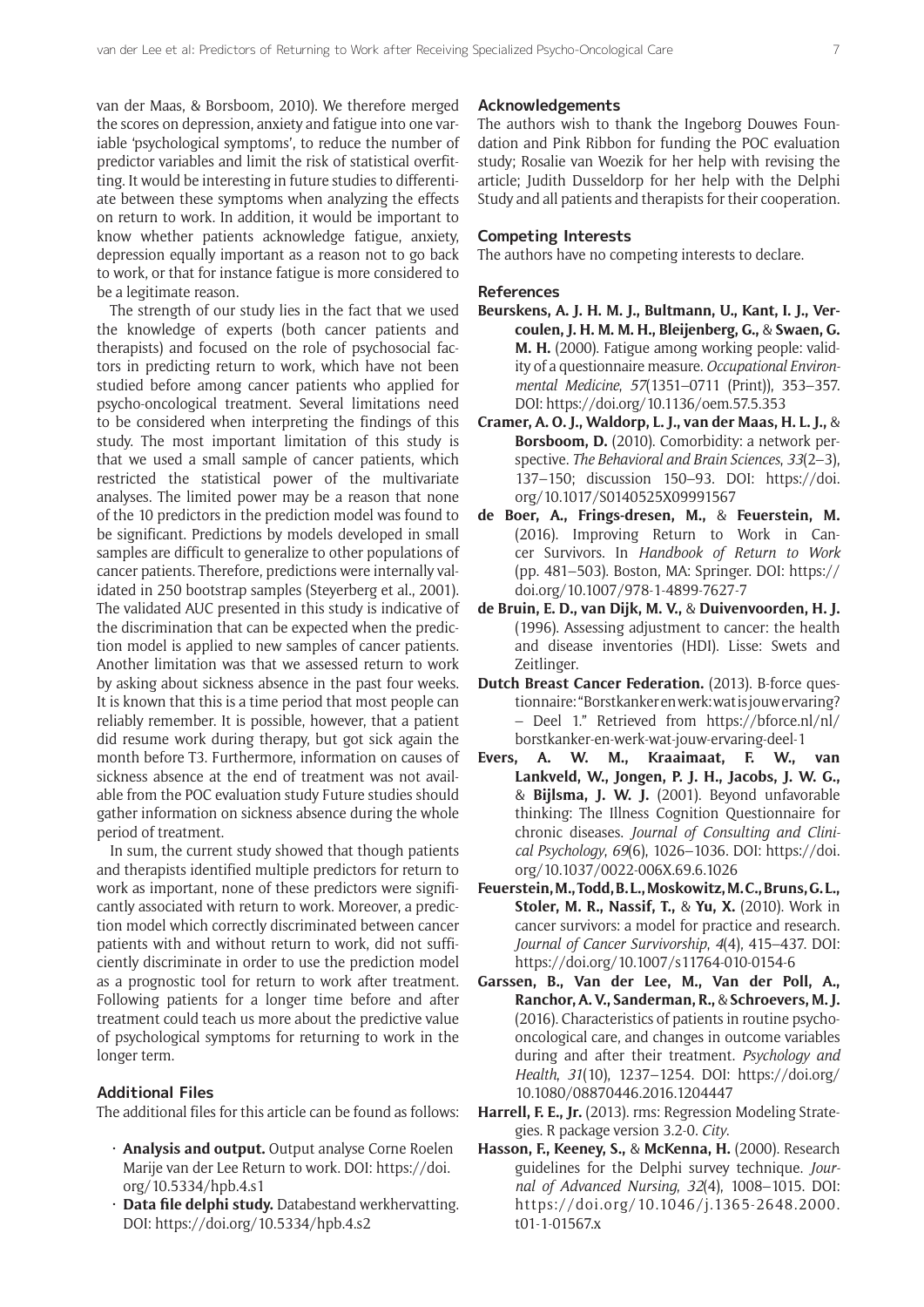- **IBM Corp.** (2012). SPSS Statistics for Windows, Version 20.0. Armonk, NY: IBM Corp.
- **Kennedy, F., Haslam, C., Munir, F.,** & **Pryce, J.** (2007). Returning to work following cancer: a qualitative exploratory study into the experience of returning to work following cancer. *European Journal of Cancer Care*, *16*(16), 17–25. DOI: [https://doi.](https://doi.org/10.1111/j.1365-2354.2007.00729.x) [org/10.1111/j.1365-2354.2007.00729.x](https://doi.org/10.1111/j.1365-2354.2007.00729.x)
- **Mehnert, A.** (2011). Employment and work-related issues in cancer survivors. *Critical Reviews in Oncology/Hematology*, *77*(2), 109–130. DOI: <https://doi.org/10.1016/j.critrevonc.2010.01.004>
- **Mehnert, A., de Boer, A.,** & **Feuerstein, M.** (2013). Employment challenges for cancer survivors. *Cancer*, *119*(S11), 2151–2159. DOI: [https://doi.](https://doi.org/10.1002/cncr.28067) [org/10.1002/cncr.28067](https://doi.org/10.1002/cncr.28067)
- **Millar, K., Purushotham, A. D., McLatchie, E., George, W. D.,** & **Murray, G. D.** (2005). A 1-year prospective study of individual variation in distress, and illness perceptions, after treatment for breast cancer. *Journal of Psychosomatic Research*, *58*(4), 335–342. DOI: [https://doi.org/10.1016/](https://doi.org/10.1016/j.jpsychores.2004.10.005) [j.jpsychores.2004.10.005](https://doi.org/10.1016/j.jpsychores.2004.10.005)
- **Mitchell, A. J., Ferguson, D. W., Gill, J., Paul, J.,** & **Symonds, P.** (2013). Depression and anxiety in long-term cancer survivors compared with spouses and healthy controls: a systematic review and meta-analysis. *The Lancet Oncology*, *14*(8), 721–732. DOI: [https://doi.org/10.1016/](https://doi.org/10.1016/S1470-2045(13)70244-4) [S1470-2045\(13\)70244-4](https://doi.org/10.1016/S1470-2045(13)70244-4)
- **Norder, G., Roelen, C. A. M., van Rhenen, W., Buitenhuis, J., Bültmann, U., Anema, J. R., Kivimäki, M.,** et al. (2012). Predictors of Recurrent Sickness Absence Due to Depressive Disorders – A Delphi Approach Involving Scientists and Physicians. *PLoS ONE*, *7*(12), e51792. DOI: [https://doi.](https://doi.org/10.1371/journal.pone.0051792) [org/10.1371/journal.pone.0051792](https://doi.org/10.1371/journal.pone.0051792)
- **Pearlin, L. I.,** & **Schooler, C.** (1978). The Structure of Coping. *Journal of Health and Social Behavior*, *19*(1), 2. DOI: <https://doi.org/10.2307/2136319>
- **R Core Team.** (2017). R: A language and environment for statistical computing. Vienna, Austria: R Foundation for Statistical Computing. Retrieved from [https://](https://www.r-project.org) [www.r-project.org](https://www.r-project.org)
- **Schroevers, M. J., Sanderman, R., van Sonderen, E.,** & **Ranchor, A. V.** (2000). The evaluation of the Center for Epidemiologic Studies Depression (CES-D) scale: Depressed and Positive Affect in cancer patients and healthy reference subjects. *Quality of Life Research*, *9*(9), 1015–1029. DOI: [https://doi.](https://doi.org/10.1023/A:1016673003237) [org/10.1023/A:1016673003237](https://doi.org/10.1023/A:1016673003237)
- **Spelten, E. R., Verbeek, J. H. A. M., Uitterhoeve, A. L. J., Ansink, A. C., van der Lelie, J., de Reijke, T. M.,**

**Sprangers, M. A. G.,** et al. (2003). Cancer, fatigue and the return of patients to work – a prospective cohort study. *European Journal of Cancer*, *39*, 1562–1567. DOI: [https://doi.org/10.1016/](https://doi.org/10.1016/S0959-8049(03)00364-2) [S0959-8049\(03\)00364-2](https://doi.org/10.1016/S0959-8049(03)00364-2)

- **Steyerberg, E. W.** (2009). *Clinical prediction models: a practical approach to development, validation and updating*. New York: Springer. DOI: [https://doi.](https://doi.org/10.1007/978-0-387-77244-8) [org/10.1007/978-0-387-77244-8](https://doi.org/10.1007/978-0-387-77244-8)
- **Steyerberg, E. W., Harrell, F. E., Borsboom, G. J. J., Eijkemans, M. J., Vergouwe, Y.,** & **Habbema, J. D. F.** (2001). Internal validation of predictive models: Efficiency of some procedures for logistic regression analysis. *Journal of Clinical Epidemiology*, *54*(8), 774–781. DOI: [https://doi.org/10.1016/](https://doi.org/10.1016/S0895-4356(01)00341-9) [S0895-4356\(01\)00341-9](https://doi.org/10.1016/S0895-4356(01)00341-9)
- **Steyerberg, E. W., Vickers, A. J., Cook, N. R., Gerds, T., Gonen, M., Obuchowski, N., Kattan, M. W.,** et al. (2010). Assessing the Performance of Prediction Models. *Epidemiology*, *21*(1), 128–138. DOI: [https://doi.](https://doi.org/10.1097/EDE.0b013e3181c30fb2) [org/10.1097/EDE.0b013e3181c30fb2](https://doi.org/10.1097/EDE.0b013e3181c30fb2)
- **Sumsion, T.** (1998). The Delphi Technique: An Adaptive Research Tool. *The British Journal of Occupational Therapy*, *61*(4), 153–156. DOI: [https://doi.](https://doi.org/10.1177/030802269806100403) [org/10.1177/030802269806100403](https://doi.org/10.1177/030802269806100403)
- **van der Lubbe, P. M.** (1995). De ontwikkeling van de Groningse Vragenlijst over Sociaal Gedrag (GVSG) [The development of the Groningen Questionnaire about Social Behavior (GQSB)]. Groningen: Rijksuniversiteit Groningen.
- **Van Muijen, P., Weevers, N. L. E. C., Snels, I. A. K., Duijts, S. F. A., Bruinvels, D. J., Schellart, A. J. M.,** & **van der Beek, A. J.** (2013). Predictors of return to work and employment in cancer survivors: A systematic review. *European Journal of Cancer Care*, *22*(2), 144–160. DOI: <https://doi.org/10.1111/ecc.12033>
- **Zhu, L., Ranchor, A. V., van der Lee, M., Garssen, B., Almansa, J., Sanderman, R.,** & **Schroevers, M. J.** (2016). Co-morbidity of depression, anxiety and fatigue in cancer patients receiving psychological care. *Psycho-Oncology*. DOI: [https://doi.](https://doi.org/10.1002/pon.4153) [org/10.1002/pon.4153](https://doi.org/10.1002/pon.4153)

# **Peer Review Comments**

Health Psychology Bulletin has blind peer review, which is unblinded upon article acceptance. The editorial history of this article can be downloaded here:

- PR File 1. questionnaire Delphi research version client. DOI:<https://doi.org/10.5334/hpb.4.pr1>
- • **PR File 2.** questionnaire Delphi research version healthcare provider. DOI: [https://doi.org/10.5334/](https://doi.org/10.5334/hpb.4.pr2) [hpb.4.pr2](https://doi.org/10.5334/hpb.4.pr2)